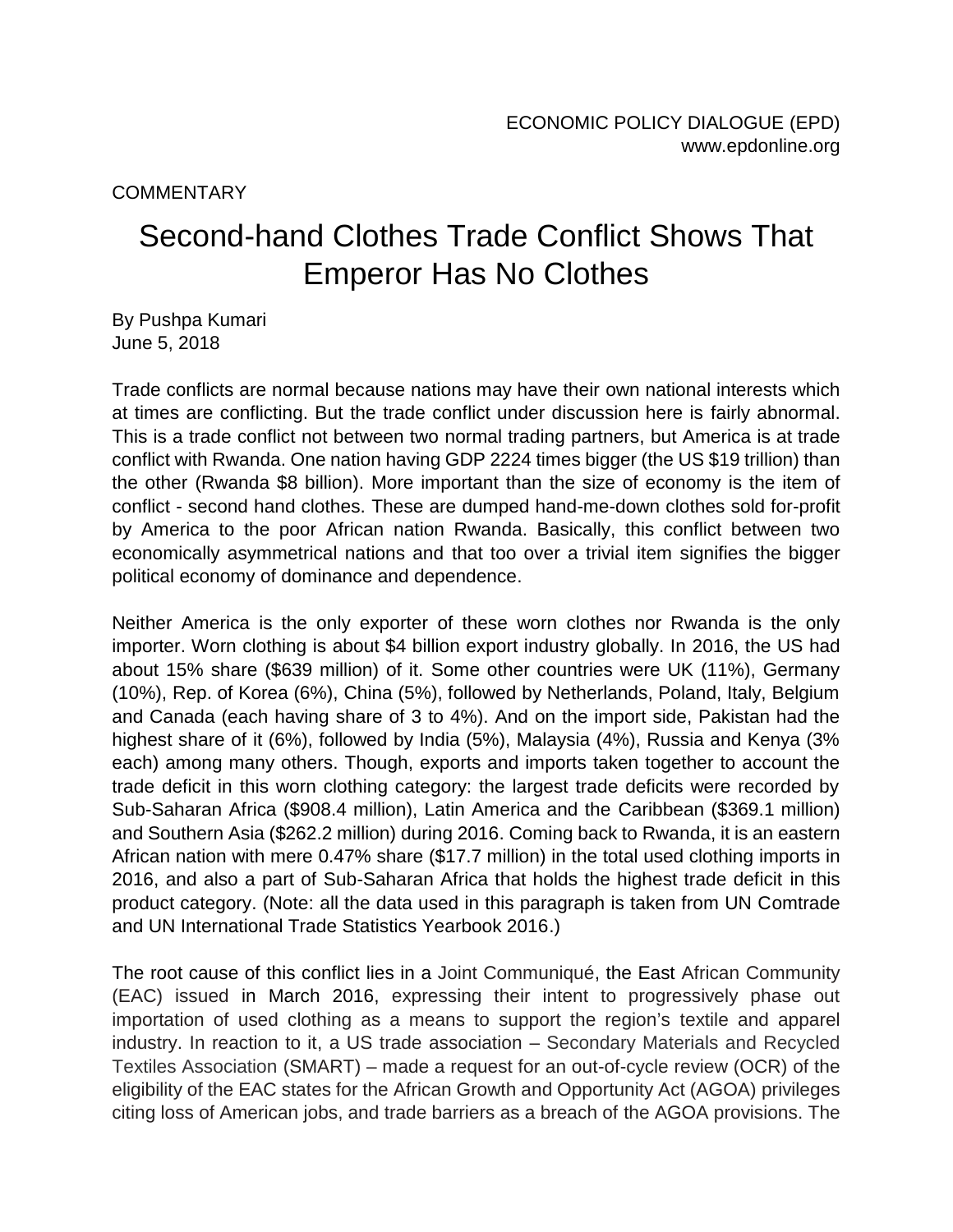AGOA is a part of Trade and Development Act of 2000, enacted during the Clinton presidency. It extends duty-free and quota-free access to over 6,400 products from the Sub-Saharan Africa (SSA) into the US market. The purpose of AGOA is to foster economic and political development in SSA by expanding access to U.S. trade and investment markets. However, after the AGOA review request, other EAC members – Kenya, Uganda and Tanzania – backed off at later stages, but Rwanda remained stuck to its original intention. That is why, it has become a contentious issue between the US and Rwanda.

How this conflict demonstrates that the emperor (US) has no clothes:

- **Unhumanitarian and Unethical**: actually, historically, East Africa had thriving clothing industrial sector during 1960s and until early 1980s. Cheap imports of second-hand clothes under the trade liberalization (as a part of economic reforms after the 1980s debt problems) have killed this industry. Not letting a chance to a poor nation to revitalize its lost industry, local economy, income and employment would be an utter unhumanitarian and unethical act on the part of a so-called champion of aid and development activities under the type of USAID and AGOA institutions.
- **Double standard**: it becomes a matter of pride if the richest nation on the earth says America first, American manufacturing jobs, America Great Again. But what if one of the poorest nation says it wants basic level of development and dignity…it becomes a subject to sort of sanctions.
- **Invisible Conditionality**: if Rwanda wants to be eligible for AGOA privilege, it has to meet the conditions of the US; even if Rwanda's actions actually are as per the intention of the AGOA, i.e., the long-term development of a poor country. Here, the conditionality is not related with the establishment of the democratic institutions etc. in that country. Instead, this is about the market access to the US exports. If Rwanda wants AGOA privilege, it has to give its market access for American products, no matter if it is at the cost of Rwanda's economic and social development. Similar conditionality was being tried on South Africa in 2015 when it attempted to ban US chicken imports because it was killing its poultry industry; as this time around on the East African Community nations for the US second hand clothing imports. But when the nations reluctantly give in to the US threats they immediately become eligible to the AGOA benefits. In trade diplomacy AGOA may be a negotiation tool for trade deals, or in alternative to the mainstream philosophy AGOA may be a strategy to realise hegemony; but in simple economics terms, it will be AGOA conditionality (just like aid conditionality by IMF and World Bank, human rights conditionality for OECD humanitarian Aid).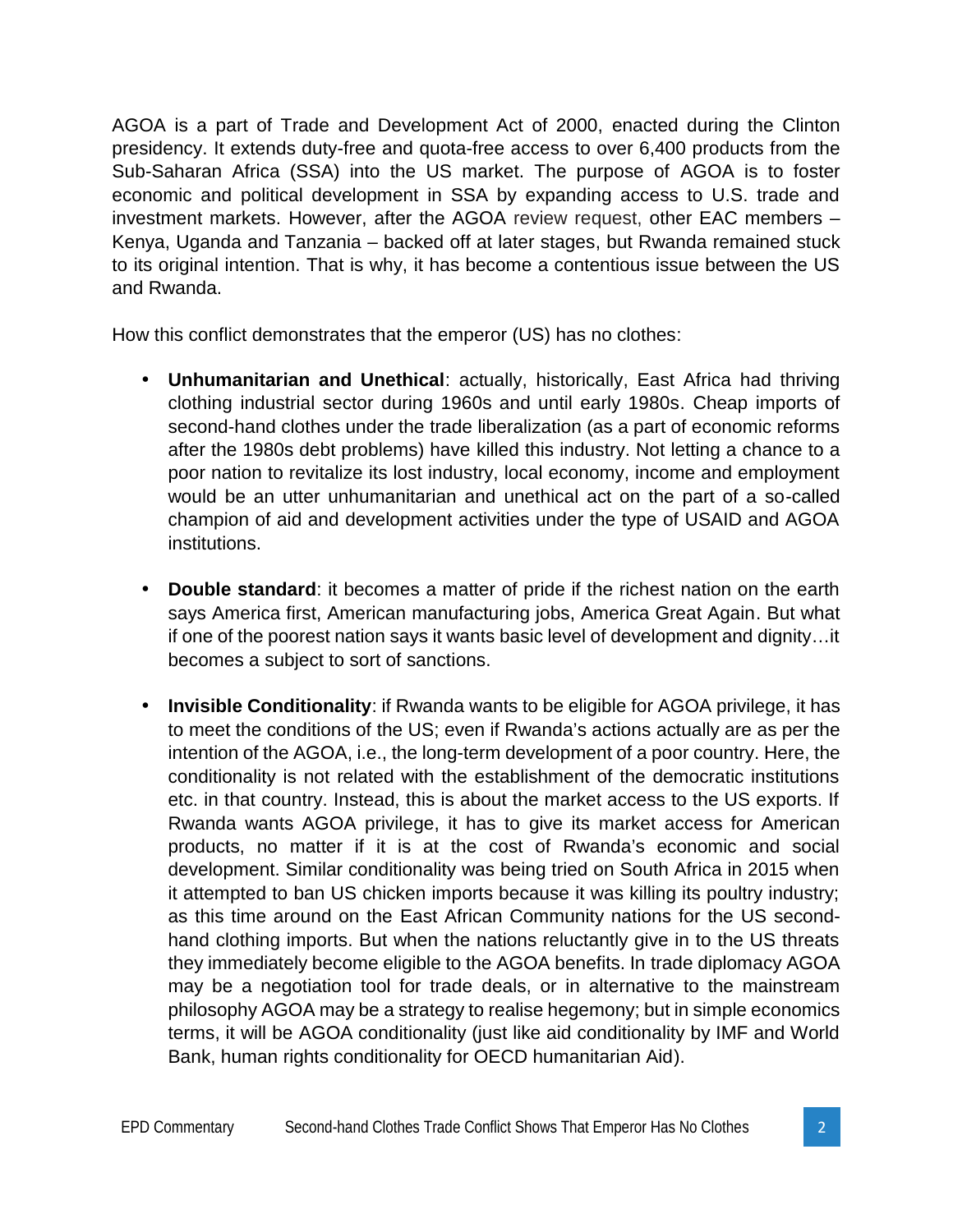- **Imbalance of power**: this is an imbalance of power that the US is trying to exploit because Rwanda is a poor and weak nation. Here Rwanda wants to develop its landlocked resource-lacking economy through low-skilled labor-intensive clothing industry. But the powerful partner says you will be punished if you do not accept my second-hand exports of the same products which you intend to develop. Moreover, this is nothing new in Rwanda wanting protection to its nascent industry from the imports as this is what the western and rich world had done in early phases of its development too. As famous economist Nicholas Kaldor noted "… policies of fostering domestic industries by judiciously chosen methods of import substitution – the replacement of imports of manufactures by domestic production – which were so successfully pursued by the countries of Western Europe, North America, Japan and other "developed" countries in the late nineteenth century and the present century...."
- **Economics vs. Power Economics**: trade theory put forward by Ricardo does not apply where power economics rules are applied. Ricardian theory of comparative advantage might have rightly predicted US importing textile and clothes because of its comparative advantage in producing high-tech products. But he might not have predicted US exports of second-hand clothes to the poor nations against their wish because this is what only power economics can predict. How poor African nations can challenge the hegemony of a superpower by denying its imports. The superpower certainly would not allow Rwanda like country to set such an example for other countries.
- **Might is Right**: who is right, obviously the mighty one. How this is true in the case of second-hand clothing (mighty) exporter. a) It has less to do with American industry and manufacturing jobs, because first, these clothes are anyway manufactured already and used/worn by the Americans, second, majority of these clothes are imported from the third country like, China, Malaysia, Philippines, Pakistan etc.; b) Americans would not wear these clothes; they have anyway discarded these clothes; c) these clothes are mostly collected from the drop offs at charities or donation bins in the parking lots. If these clothes are not exported, these will end up in the landfills as other discarded curbside stuff, like furniture, appliances, books, mattresses etc.; and d) charities which work for good cause earn profits by exporting these to the countries including third world with widespread poverty. To note, many of these charities might be involved in the noble work of these countries' development. How a nation can be wrong and punished for wanting its dignity back by not wearing the thrown away second-hand clothes -- because might is right!

This uncovers the truth about the development diplomacy of the rich and powerful world. They might sell the fancy institutions like USAID (American), DFID (British) ODA (OECD),